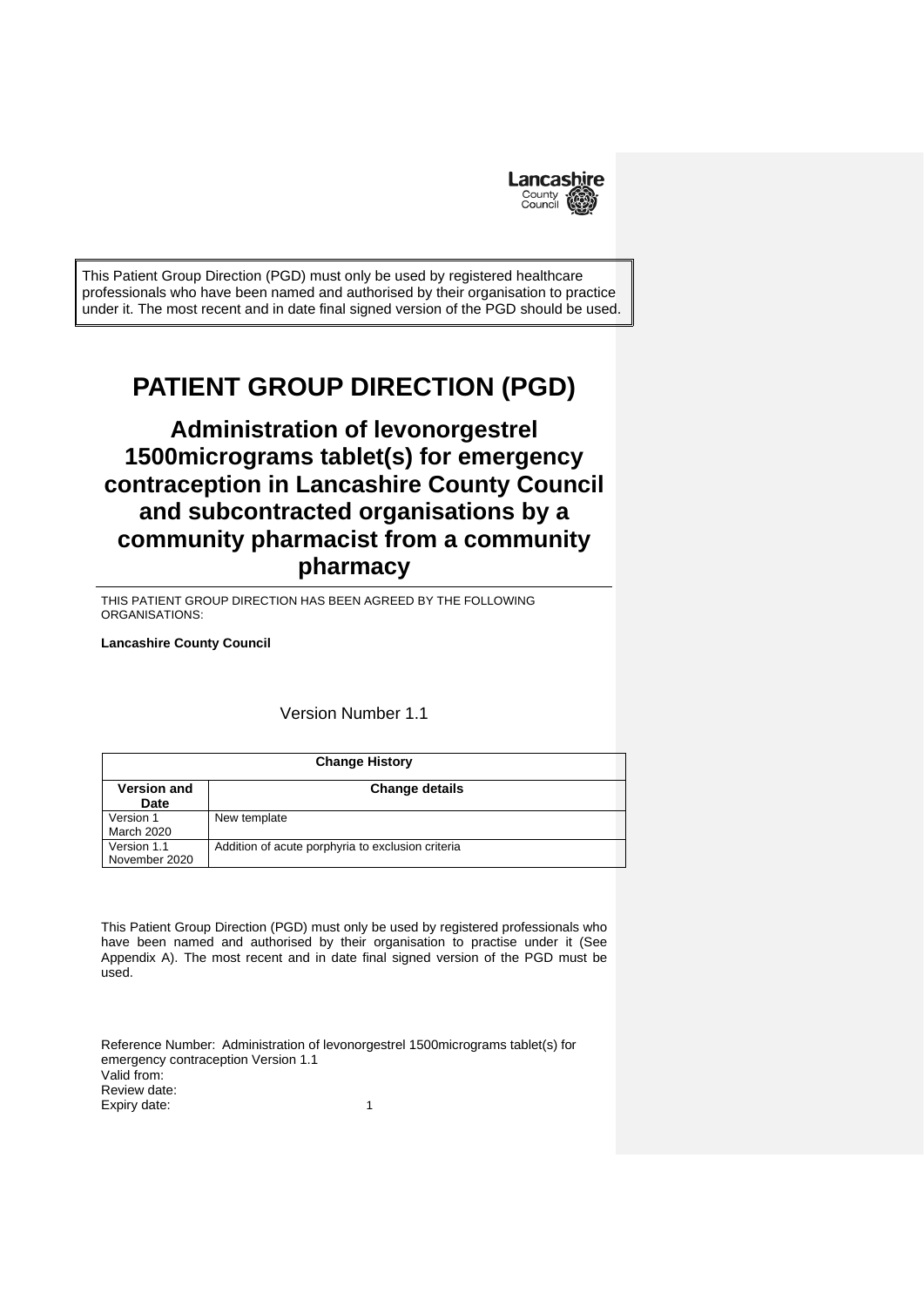

#### **PGD DEVELOPMENT GROUP**

| Date PGD template comes into effect: | 1 <sup>st</sup> March 2020     |
|--------------------------------------|--------------------------------|
| Review date                          | September 2022                 |
| Expiry date:                         | 28 <sup>th</sup> February 2023 |

This PGD template has been peer reviewed by the Reproductive Health PGDs Short Life Working Group in accordance with their Terms of Reference. It has been approved by the Faculty for Sexual and Reproductive Health (FSRH) in November 2019.

#### **This section MUST REMAIN when a PGD is adopted by an organisation.**

| <b>Name</b>           | <b>Designation</b>                                         |
|-----------------------|------------------------------------------------------------|
| Dr Cindy Farmer       | <b>Chair General Training Committee</b>                    |
|                       | Faculty of Sexual and Reproductive Healthcare (FSRH)       |
| Michelle Jenkins      | Advanced Nurse Practitioner, Clinical Standards Committee  |
|                       | Faculty of Sexual and Reproductive Healthcare (FSRH)       |
| <b>Michael Nevill</b> | Director of Nursing                                        |
|                       | <b>British Pregnancy Advisory Service (BPAS)</b>           |
| <b>Katie Girling</b>  | <b>British Pregnancy Advisory Service (BPAS)</b>           |
| Julia Hogan           | <b>CASH Nurse Consultant Marie Stopes UK</b>               |
| Kate Devonport        | National Unplanned Pregnancy Association<br>(NUPAS)        |
| Chetna Parmar         | Pharmacist adviser                                         |
|                       | Umbrella                                                   |
| Helen Donovan         | Royal College of Nursing (RCN)                             |
|                       |                                                            |
| Carmel Lloyd          | Royal College of Midwives (RCM)                            |
| Clare Livingstone     | Royal College of Midwives (RCM)                            |
| Leanne Bobb           | English HIV and Sexual Health Commissioners Group (EHSHCG) |
| Deborah Redknapp      | English HIV and Sexual Health Commissioners Group (EHSHCG) |
| Dipti Patel           | Local authority pharmacist                                 |
| Emma Anderson         | Centre for Postgraduate Pharmacy Education (CPPE)          |
| Dr Kathy French       | Pan London PGD working group                               |
| Dr Sarah Pillai       | Pan London PGD working group                               |
| Alison Crompton       | Community pharmacist                                       |
| Andrea Smith          | Community pharmacist                                       |
| Lisa Knight           | Community Health Services pharmacist                       |
| <b>Bola Sotubo</b>    | Clinical Commissioning Group pharmacist                    |
| <b>Tracy Rogers</b>   | Associate Director Specialist Pharmacy Service             |
| Sandra Wolper         | <b>Associate Director Specialist Pharmacy Service</b>      |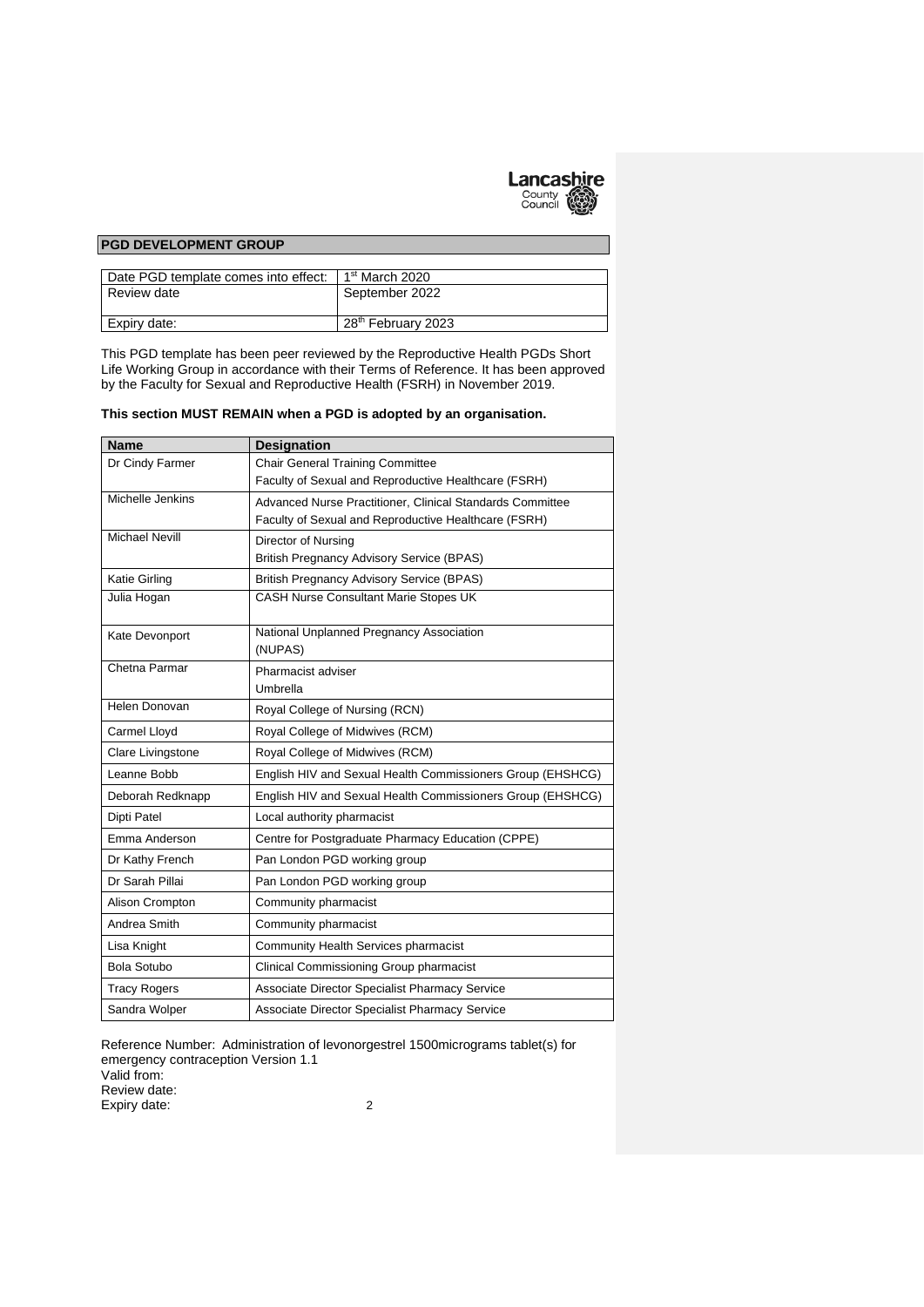# **Lancashire**<br>County<br>Council (

| Amanda Cooper                             | <b>Specialist Pharmacy Service</b>                                            |
|-------------------------------------------|-------------------------------------------------------------------------------|
| Jo Jenkins (Woking<br>Group Co-ordinator) | Specialist Pharmacist PGDs Specialist Pharmacy Service                        |
| Samrina Bhatti                            | Chief Pharmaceutical Officer's Clinical Fellow Specialist Pharmacy<br>Service |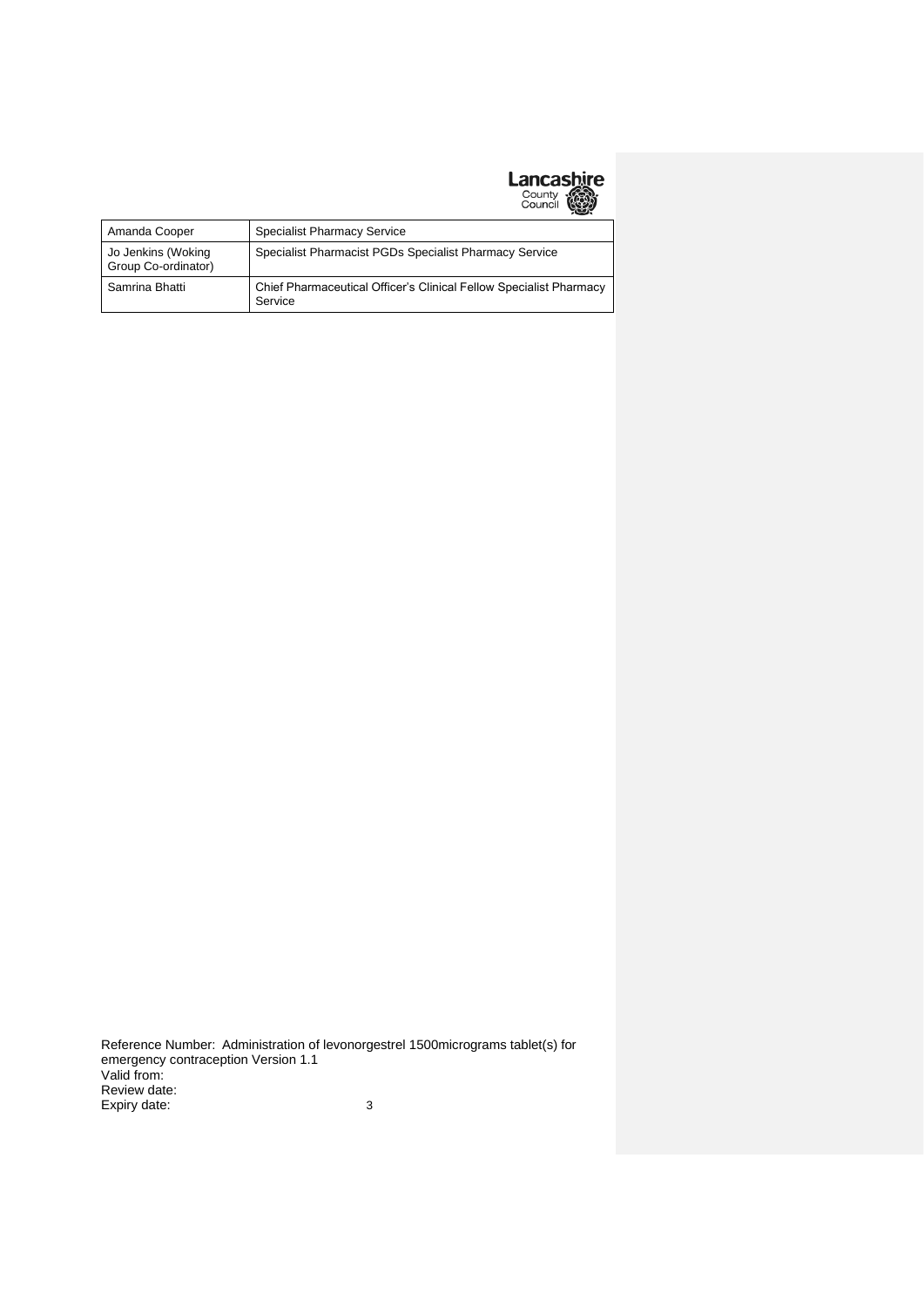

### **ORGANISATIONAL AUTHORISATIONS**

| <b>Name</b>                 | Job title and<br>organisation | <b>Signature</b> | Date |
|-----------------------------|-------------------------------|------------------|------|
| Senior doctor               | Dr T Dwivedi                  |                  |      |
|                             | <b>Consultant SRH</b>         |                  |      |
|                             | <b>BTH</b>                    |                  |      |
| Senior pharmacist           |                               |                  |      |
| Senior representative of    | <b>Cath Shelley</b>           |                  |      |
| professional group using    | <b>Nurse Consultant SHS</b>   |                  |      |
| the PGD                     | <b>BTH</b>                    |                  |      |
| Person signing on behalf of | Dr Sakthi Karunanithi         |                  |      |
| authorising body            | Director of Public Health     |                  |      |
|                             | LCC                           |                  |      |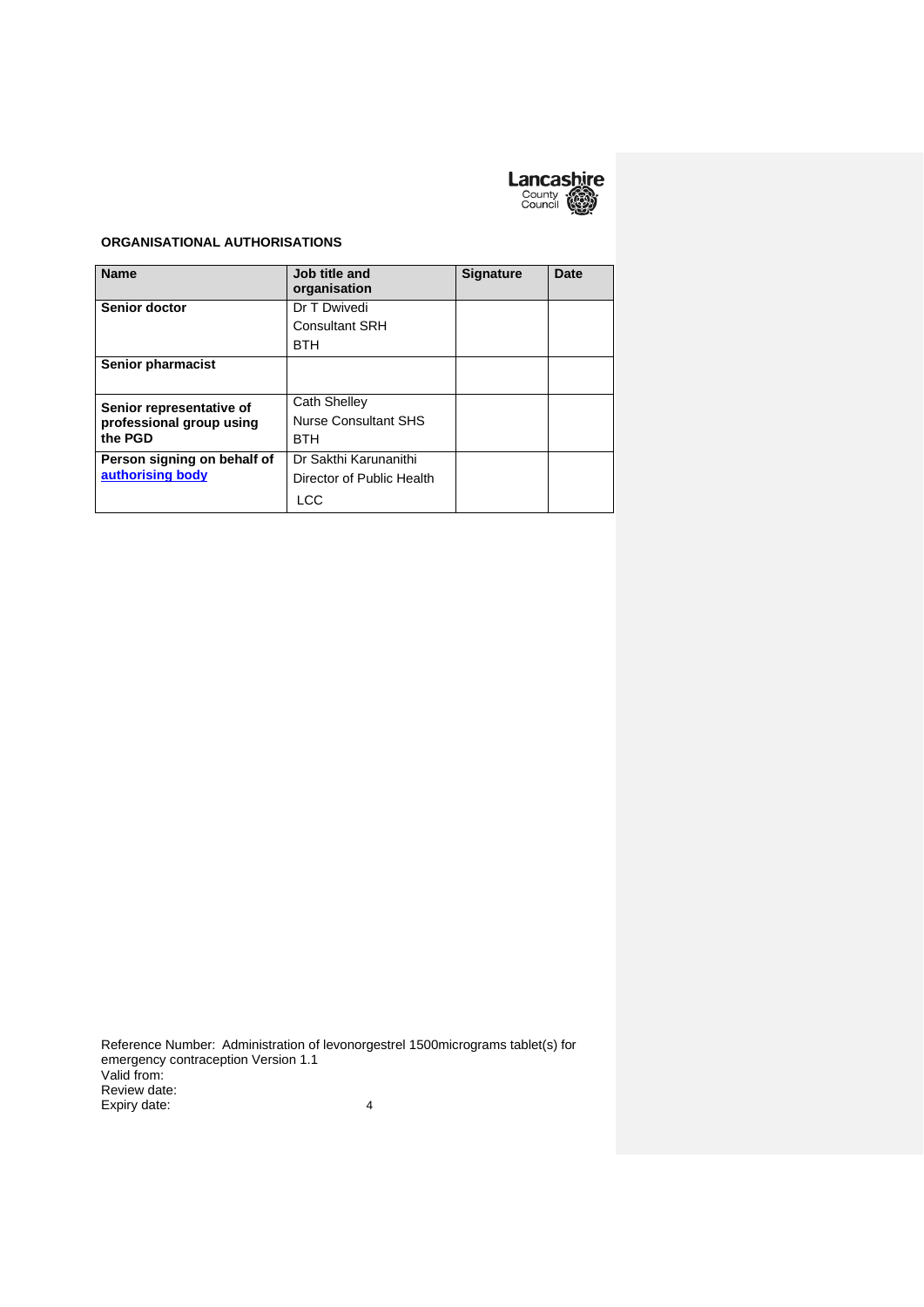

#### **Qualifications and professional registration** Current contract of employment within the Local Authority or NHS commissioned service or the NHS Trust/organisation.

**1. Characteristics of staff**

|                                           | An accredited community pharmacist with current GPhC<br>registration supplying as part of the EHC scheme, who has<br>undertaken training relating to the provision of emergency<br>contraception.<br>Registered healthcare professional listed in the legislation as<br>able to practice under Patient Group Directions.                                                                                                   |
|-------------------------------------------|----------------------------------------------------------------------------------------------------------------------------------------------------------------------------------------------------------------------------------------------------------------------------------------------------------------------------------------------------------------------------------------------------------------------------|
|                                           | Must have appropriate indemnity insurance to provide this<br>service.                                                                                                                                                                                                                                                                                                                                                      |
| <b>Initial training</b>                   | The registered healthcare professional authorised to operate<br>under this PGD must have undertaken appropriate education<br>and training and successfully completed the competencies to<br>undertake clinical assessment of patients ensuring safe<br>provision of the medicines listed in accordance with local<br>policy.                                                                                               |
|                                           | Completion of the ELFH emergency contraception module<br>and assessed as competent in EC or provide the CPPE (or<br>equivalent) EHC 'Declaration of Competence' (DoC).                                                                                                                                                                                                                                                     |
|                                           | Records of assessment for all the programmes must be<br>retained by the pharmacy contractor, together with the EHC<br>PGD.                                                                                                                                                                                                                                                                                                 |
|                                           | The healthcare professional has completed locally required<br>training (including updates) in safeguarding children and<br>vulnerable adults or level 2 safeguarding or the equivalent.                                                                                                                                                                                                                                    |
| <b>Competency assessment</b>              | Individuals operating under this PGD must be assessed<br>$\bullet$<br>as competent (see Appendix A) or complete a self-<br>declaration of competence for emergency contraception.<br>Staff operating under this PGD are encouraged to review<br>$\bullet$<br>their competency using the NICE Competency<br>Framework for health professionals using patient group<br>directions                                            |
|                                           | Reassessment of competence to deliver EHC service is<br>$\bullet$<br>recommended at least every 3 years.                                                                                                                                                                                                                                                                                                                   |
| <b>Ongoing training and</b><br>competency | Individuals operating under this PGD are personally<br>$\bullet$<br>responsible for ensuring that they remain up to date with<br>the use of all medicines and guidance included in the<br>PGD - if any training needs are identified these should be<br>addressed and further training provided as required.<br>Organisational PGD and/or medication training as<br>$\bullet$<br>required by employing Trust/organisation. |
|                                           | The decision to supply any medication rests with the individual registered health professional<br>who must abide by the PGD and any associated organisational policies.                                                                                                                                                                                                                                                    |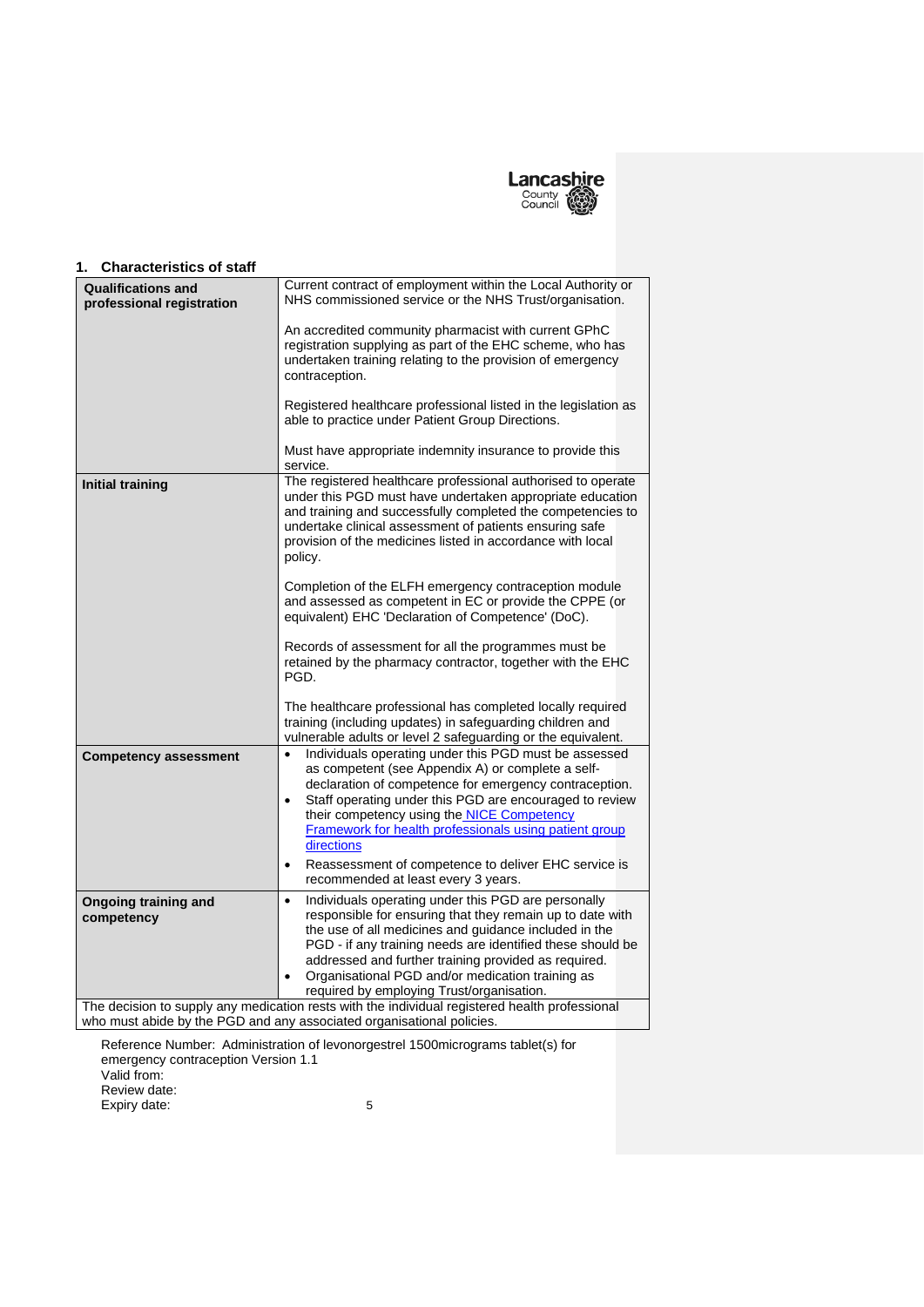

# **2. Clinical condition or situation to which this PGD applies**

| <b>Clinical condition or situation</b><br>to which this PGD applies | To reduce the risk of pregnancy after unprotected sexual<br>intercourse                                                                                                                                                                                                                                                                                                                                                                                                                                                                                                                                                                                                                                                                                                                                                                                                                                                                                                                                                                                                                                                                                                                                                |
|---------------------------------------------------------------------|------------------------------------------------------------------------------------------------------------------------------------------------------------------------------------------------------------------------------------------------------------------------------------------------------------------------------------------------------------------------------------------------------------------------------------------------------------------------------------------------------------------------------------------------------------------------------------------------------------------------------------------------------------------------------------------------------------------------------------------------------------------------------------------------------------------------------------------------------------------------------------------------------------------------------------------------------------------------------------------------------------------------------------------------------------------------------------------------------------------------------------------------------------------------------------------------------------------------|
|                                                                     | (UPSI) or regular contraception has been compromised or<br>used incorrectly.                                                                                                                                                                                                                                                                                                                                                                                                                                                                                                                                                                                                                                                                                                                                                                                                                                                                                                                                                                                                                                                                                                                                           |
| <b>Criteria for inclusion</b>                                       | Any individual presenting for emergency contraception<br>$\bullet$<br>(EC) between 0 and 96 hours following UPSI or when<br>regular contraception has been compromised or used<br>incorrectly.<br>No contraindications to the medication.<br>$\bullet$<br>Informed consent given.<br>$\bullet$<br>When the patient cannot be reassured, they are not at<br>$\bullet$<br>risk of pregnancy                                                                                                                                                                                                                                                                                                                                                                                                                                                                                                                                                                                                                                                                                                                                                                                                                              |
| <b>Criteria for exclusion</b>                                       | Informed consent not given.<br>$\bullet$<br>Individuals under 16 years old and assessed as lacking<br>$\bullet$<br>capacity to consent using the Fraser Guidelines.<br>Individuals 16 years of age and over and assessed as<br>$\bullet$<br>lacking capacity to consent.<br>This episode of UPSI occurred more than 96 hours ago.<br>$\bullet$<br>N.B. A dose may be given if there have been previous<br>untreated or treated episodes of UPSI within the current<br>cycle if the most recent episode of UPSI is within 96<br>hours.<br>Known or suspected pregnancy (N.B. a previous episode<br>$\bullet$<br>of UPSI in this cycle is not an exclusion. Consider<br>pregnancy test if more than three weeks after UPSI and<br>no normal menstrual period since UPSI).<br>Less than 21 days after childbirth.<br>$\bullet$<br>Less than 5 days after miscarriage, abortion, ectopic<br>$\bullet$<br>pregnancy or uterine evacuation for gestational<br>trophoblastic disease (GTD).<br>Known hypersensitivity to the active ingredient or to any<br>$\bullet$<br>component of the product - see Summary of Product<br><b>Characteristics</b><br>Use of ulipristal acetate emergency contraception in the<br>$\bullet$ |
|                                                                     | previous 5 days.<br>Acute porphyria.<br>$\bullet$                                                                                                                                                                                                                                                                                                                                                                                                                                                                                                                                                                                                                                                                                                                                                                                                                                                                                                                                                                                                                                                                                                                                                                      |
| <b>Cautions including any</b><br>relevant action to be taken        | All individuals should be informed that insertion of a<br>$\bullet$<br>copper intrauterine device (Cu-IUD) within five days of<br>UPSI or within five days from earliest estimated ovulation<br>is the most effective method of emergency contraception.<br>If a Cu-IUD is appropriate and acceptable supply oral EC<br>and refer to the appropriate health service provider.<br>Ulipristal acetate can delay ovulation until closer to the<br>$\bullet$<br>time of ovulation than levonorgestrel. Consider ulipristal if<br>the individual presents in the five days leading up to<br>estimated day of ovulation.<br>Levonorgestrel is ineffective if taken after ovulation.<br>$\bullet$<br>If individual vomits within three hours from ingestion, a<br>$\bullet$<br>repeat dose may be given.<br>Individuals using enzyme-inducing drugs/herbal products                                                                                                                                                                                                                                                                                                                                                           |

Reference Number: Administration of levonorgestrel 1500micrograms tablet(s) for emergency contraception Version 1.1 Valid from: Review date:

Expiry date: 6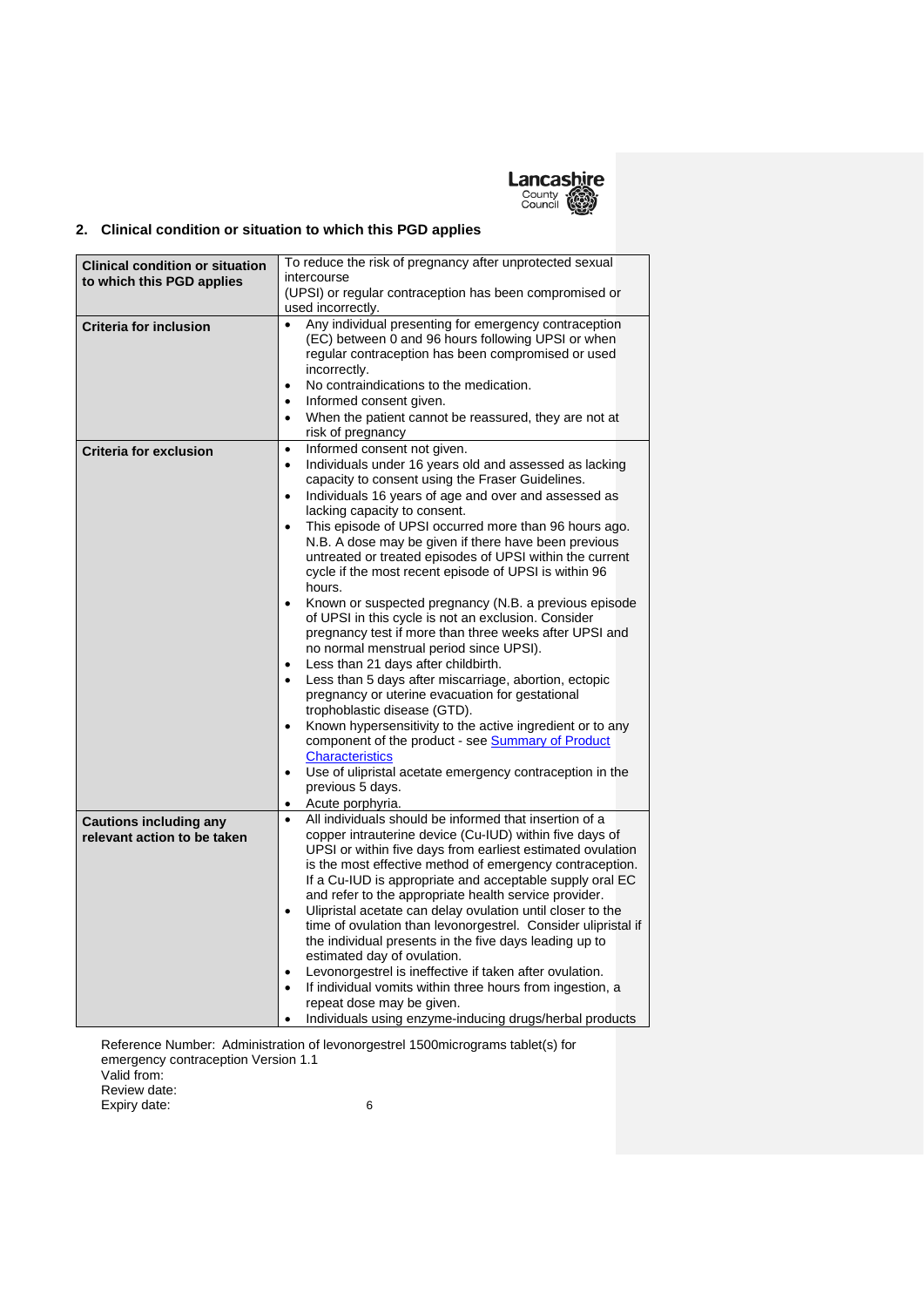

|                           | or within 4 weeks of stopping them - see dose frequency<br>section.                                                                          |
|---------------------------|----------------------------------------------------------------------------------------------------------------------------------------------|
|                           | Body Mass Index (BMI) > 26kg/m <sup>2</sup> or weight > 70kg -<br>$\bullet$<br>individuals should be advised that though oral EC             |
|                           | methods may be safely used, a high BMI may reduce the                                                                                        |
|                           | effectiveness. A Cu-IUD should be recommended as the<br>most effective method of EC. If levonorgestrel is to be<br>given see dosage section. |
|                           | Consideration should be given to the current disease                                                                                         |
|                           | status of those with severe malabsorption syndromes,                                                                                         |
|                           | such as acute/active inflammatory bowel disease or<br>Crohn's disease. Although the use of levonorgestrel is not                             |
|                           | contra-indicated it may be less effective and so these                                                                                       |
|                           | individuals should be advised that insertion of Cu-IUD                                                                                       |
|                           | would be the most effective emergency contraception for                                                                                      |
|                           | them and referred accordingly if agreed.<br>If the individual is less than 16 years of age an<br>$\bullet$                                   |
|                           | assessment based on Fraser guidelines must be made<br>and documented.                                                                        |
|                           | If the individual is less than 13 years of age the<br>$\bullet$                                                                              |
|                           | healthcare professional should speak to local                                                                                                |
|                           | safeguarding lead and follow the local safeguarding<br>policy.                                                                               |
|                           | If the individual has not yet reached menarche consider<br>٠<br>onward referral for further assessment or investigation.                     |
| Action to be taken if the | Explain the reasons for exclusion to the individual and<br>$\bullet$                                                                         |
| individual is excluded or | document in the consultation record.                                                                                                         |
| declines treatment        | Record reason for decline in the consultation record.<br>٠                                                                                   |
|                           | Offer suitable alternative emergency contraception or<br>$\bullet$                                                                           |
|                           | refer the individual as soon as possible to a suitable                                                                                       |
|                           | health service provider if appropriate and/or provide them<br>with information about further options.                                        |
|                           |                                                                                                                                              |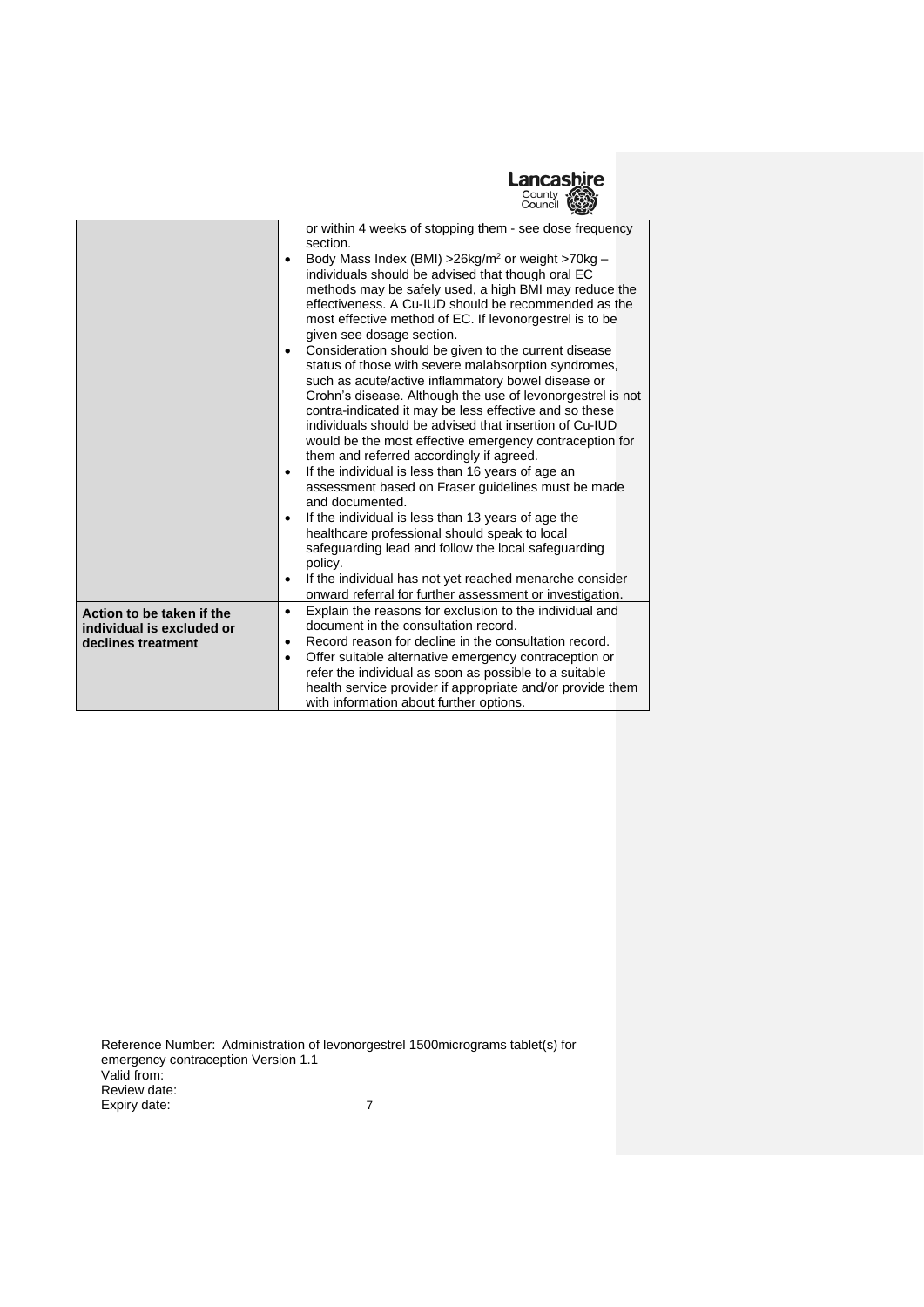

# **3. Description of treatment**

| Name, strength & formulation<br>of drug | Levonorgestrel 1500 micrograms tablet (N.B. this is<br>equivalent to 1.5mg levonorgestrel)                                                                                                                                                                                                                                                                                                                                                                                                                                                                                                                                                                                                                                                                                                                                                                            |
|-----------------------------------------|-----------------------------------------------------------------------------------------------------------------------------------------------------------------------------------------------------------------------------------------------------------------------------------------------------------------------------------------------------------------------------------------------------------------------------------------------------------------------------------------------------------------------------------------------------------------------------------------------------------------------------------------------------------------------------------------------------------------------------------------------------------------------------------------------------------------------------------------------------------------------|
| Legal category                          | P/POM                                                                                                                                                                                                                                                                                                                                                                                                                                                                                                                                                                                                                                                                                                                                                                                                                                                                 |
| <b>Route of administration</b>          | Oral                                                                                                                                                                                                                                                                                                                                                                                                                                                                                                                                                                                                                                                                                                                                                                                                                                                                  |
| Off label use                           | Best practice advice given by Faculty of Sexual and<br>Reproductive Healthcare (FSRH) is used for quidance in this<br>PGD and may vary from the <b>Summary of Product</b><br>Characteristics (SPC).<br>This PGD includes off-label use in the following conditions<br>Use between 72 and 96 hours post UPSI<br>$\circ$                                                                                                                                                                                                                                                                                                                                                                                                                                                                                                                                                |
|                                         | Increased dose for individuals with BMI over<br>$\circ$<br>26kg/m <sup>2</sup> or weight over 70kg and in individuals<br>using liver enzyme inducing agent<br>Severe hepatic impairment<br>$\circ$<br>Individuals with previous salpingitis or ectopic<br>$\circ$<br>pregnancy<br>Lapp-lactase deficiency<br>$\circ$<br>Hereditary problems of galactose intolerance<br>$\circ$<br>Glucose-galactose malabsorption<br>$\circ$                                                                                                                                                                                                                                                                                                                                                                                                                                         |
|                                         | Drugs should be stored according to the conditions detailed in<br>the Storage section in this table. However, in the event of an<br>inadvertent or unavoidable deviation of these conditions the<br>local pharmacy or Medicines Management team must be<br>consulted. Where drugs have been assessed by<br>pharmacy/Medicines Management in accordance with<br>national or specific product recommendations as appropriate<br>for continued use this would constitute off-label administration<br>under this PGD.                                                                                                                                                                                                                                                                                                                                                     |
|                                         | Where a drug is recommended off-label consider, as part of<br>the consent process, informing the individual/parent/carer that<br>the drug is being offered in accordance with national<br>guidance but that this is outside the product licence                                                                                                                                                                                                                                                                                                                                                                                                                                                                                                                                                                                                                       |
| Dose and frequency of<br>administration | Levonorgestrel 1500mcg (1 tablet) to be taken as soon as<br>$\bullet$<br>possible up to 96 hours of UPSI.<br>Dose for those individuals taking enzyme inducing<br>$\bullet$<br>medicines or herbal products: An individual who<br>requests levonorgestrel whilst using enzyme-inducing<br>drugs, or within 4 weeks of stopping them, can be advised<br>to take a total of 3mg levonorgestrel (two 1500mcg<br>tablets) as a single dose and within 96 hours of UPSI.<br>Dose for those individuals with a body mass index of<br>$\bullet$<br>more than 26kg/m <sup>2</sup> or who weigh more than 70kg: An<br>individual who requests levonorgestrel with a body mass<br>index of more than 26kg/m <sup>2</sup> or who weighs more than<br>70kg can be offered a total of 3mg levonorgestrel (two<br>1500mcg tablets) as a single dose and within 96 hours of<br>UPSI. |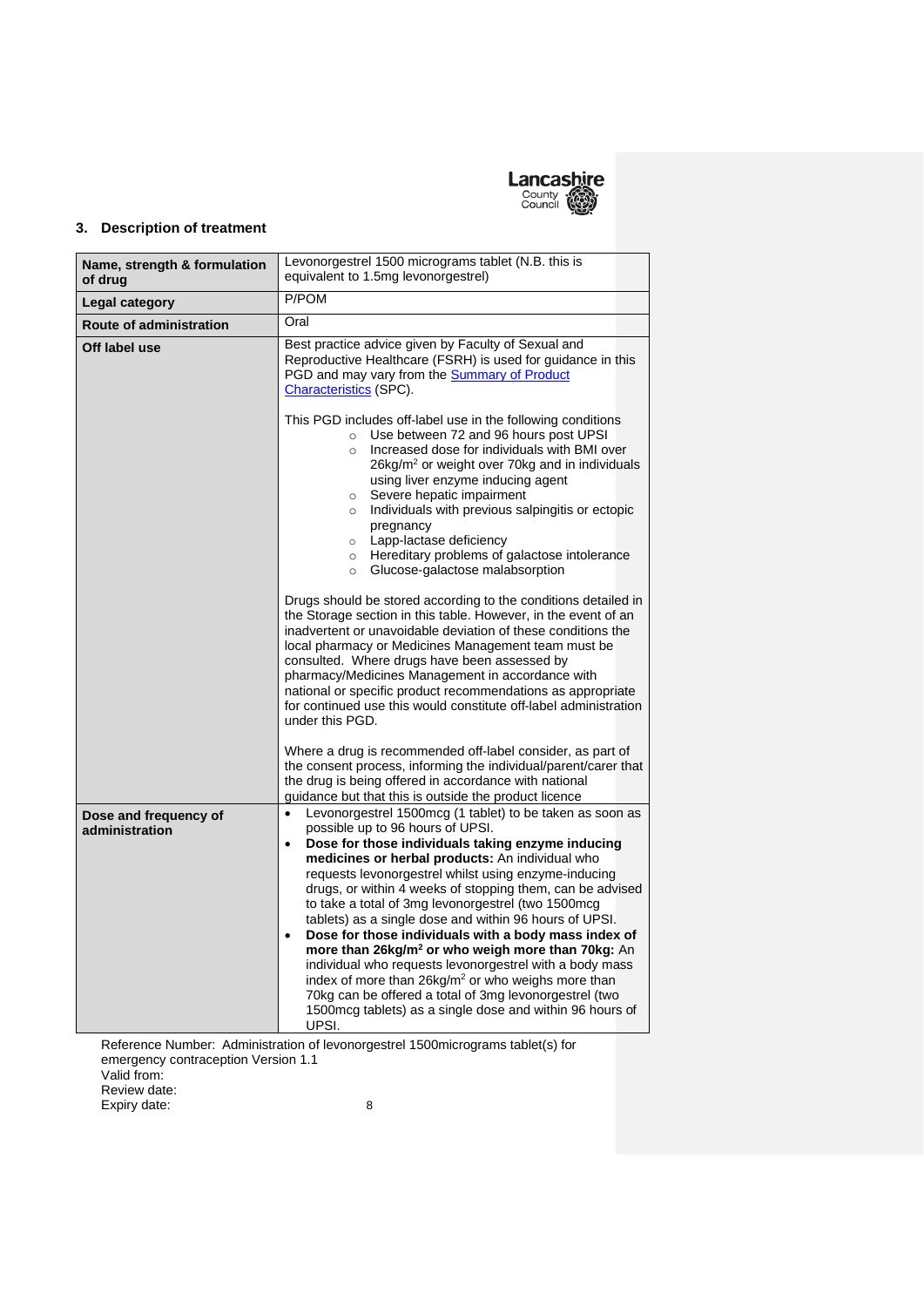

|                                                                          | Dose is to be taken at the consultation, supplies are not to be<br>given to take away.                                                                                                                                                                                                                                                                                                                                                                                                                                                                                                                                                                                                                 |
|--------------------------------------------------------------------------|--------------------------------------------------------------------------------------------------------------------------------------------------------------------------------------------------------------------------------------------------------------------------------------------------------------------------------------------------------------------------------------------------------------------------------------------------------------------------------------------------------------------------------------------------------------------------------------------------------------------------------------------------------------------------------------------------------|
| <b>Duration of treatment</b>                                             | A single dose is permitted under this PGD.<br>$\bullet$<br>If vomiting occurs within 3 hours of levonorgestrel being<br>$\bullet$<br>taken a repeat dose can be supplied under this PGD.<br>Repeated doses can be given within the same cycle.<br>$\bullet$<br>Please note:<br>If within 7 days of previous levonorgestrel offer<br>$\circ$<br>levonorgestrel again (not ulipristal)<br>If within 5 days of ulipristal then offer ulipristal<br>$\circ$<br>again (not levonorgestrel)                                                                                                                                                                                                                  |
| <b>Quantity to be supplied</b>                                           | Appropriately labelled pack of one tablet.<br>$\bullet$<br>Two tablets can be supplied for individuals taking enzyme<br>$\bullet$<br>inducing drugs and/or individuals with a BMI of more than<br>26kg/m <sup>2</sup> or who weigh more than 70kg.<br>The patient's weight should be determined using scales,<br>$\bullet$<br>however where this is not possible patients may self-<br>report.                                                                                                                                                                                                                                                                                                         |
| <b>Storage</b>                                                           | Medicines must be stored securely according to national<br>guidelines and in accordance with the product SPC.                                                                                                                                                                                                                                                                                                                                                                                                                                                                                                                                                                                          |
| <b>Drug interactions</b>                                                 | A detailed list of drug interactions is available in the SPC,<br>which is available from the electronic Medicines Compendium<br>website: www.medicines.org.uk or the BNF www.bnf.org                                                                                                                                                                                                                                                                                                                                                                                                                                                                                                                   |
| Identification & management<br>of adverse reactions                      | A detailed list of adverse reactions is available in the SPC,<br>which is available from the electronic Medicines Compendium<br>website: www.medicines.org.uk and BNF www.bnf.org<br>The following side effects are common with levonorgestrel<br>(but may not reflect all reported side effects):<br>Nausea and vomiting are the most common side effects.<br>$\bullet$<br>Headache, dizziness, fatigue, low abdominal pain and<br>$\bullet$<br>breast tenderness, diarrhoea.<br>The FSRH advises that bleeding patterns may be<br>$\bullet$<br>temporarily disturbed and spotting may occur, but most<br>individuals will have their next menstrual period within<br>seven days of the expected time |
| <b>Management of and reporting</b><br>procedure for adverse<br>reactions | Healthcare professionals and individuals are encouraged<br>$\bullet$<br>to report suspected adverse reactions to the Medicines<br>and Healthcare products Regulatory Agency (MHRA)<br>using the Yellow Card reporting scheme on:<br>http://yellowcard.mhra.gov.uk<br>Record all adverse drug reactions (ADRs) in the<br>$\bullet$<br>individual's medical record.<br>Report any adverse reactions via organisation incident<br>policy.                                                                                                                                                                                                                                                                 |
| Written information and<br>further advice to be provided                 | All methods of emergency contraception should be<br>$\bullet$<br>discussed. All individuals should be informed that fitting a<br>Cu-IUD within five days of UPSI or within five days from<br>the earliest estimated ovulation is the most effective<br>method of emergency contraception.<br>Ensure that a patient information leaflet (PIL) is provided<br>٠<br>within the original pack.                                                                                                                                                                                                                                                                                                             |

Reference Number: Administration of levonorgestrel 1500micrograms tablet(s) for emergency contraception Version 1.1 Valid from: Review date:

Expiry date: 9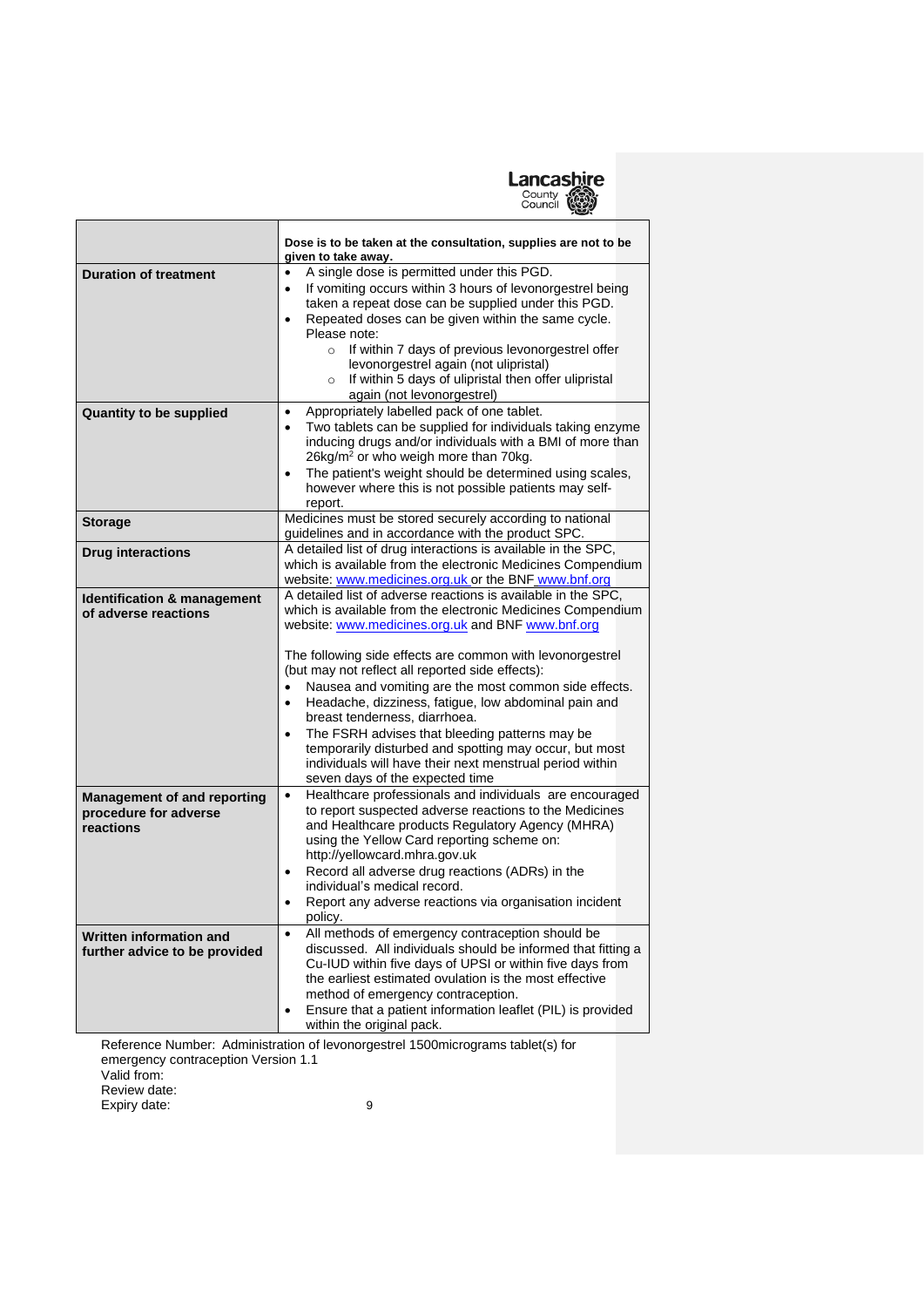

|                                   | If vomiting occurs within three hours of taking the dose,<br>$\bullet$                                            |
|-----------------------------------|-------------------------------------------------------------------------------------------------------------------|
|                                   | the individual should return for another dose.                                                                    |
|                                   | Explain that menstrual disturbances can occur after the<br>$\bullet$                                              |
|                                   | use of emergency hormonal contraception.<br>Provide advice on ongoing contraceptive methods,<br>$\bullet$         |
|                                   | including how these can be accessed.                                                                              |
|                                   | Repeated episodes of UPSI within one menstrual cycle -<br>$\bullet$                                               |
|                                   | the dose may be repeated more than once in the same                                                               |
|                                   | menstrual cycle should the need occur.                                                                            |
|                                   | Individuals using hormonal contraception should restart<br>$\bullet$                                              |
|                                   | their regular hormonal contraception immediately.                                                                 |
|                                   | Avoidance of pregnancy risk (i.e. use of condoms or                                                               |
|                                   | abstain from intercourse) should be advised until fully<br>effective.                                             |
|                                   | Advise a pregnancy test three weeks after treatment<br>$\bullet$                                                  |
|                                   | especially if the expected period is delayed by more than                                                         |
|                                   | seven days or abnormal (e.g. shorter or lighter than                                                              |
|                                   | usual), or if using hormonal contraception which may                                                              |
|                                   | affect bleeding pattern.                                                                                          |
|                                   | Promote the use of condoms to protect against sexually<br>$\bullet$                                               |
|                                   | transmitted infections (STIs) and advise on the possible                                                          |
|                                   | need for screening for STIs.<br>There is no evidence of harm if someone becomes<br>$\bullet$                      |
|                                   | pregnant in a cycle when they had used emergency                                                                  |
|                                   | hormonal contraception.                                                                                           |
| <b>Advice/follow up treatment</b> | The individual should be advised to seek medical advice<br>$\bullet$                                              |
|                                   | in the event of an adverse reaction.                                                                              |
|                                   | The individual should attend an appropriate health service<br>$\bullet$                                           |
|                                   | provider if their period is delayed, absent or abnormal or if                                                     |
|                                   | they are otherwise concerned.<br>Pregnancy test as required (see advice to individual<br>$\bullet$                |
|                                   | above).                                                                                                           |
|                                   | Individuals advised how to access on-going contraception<br>$\bullet$                                             |
|                                   | and STI screening as required.                                                                                    |
|                                   | Women taking ciclosporin should be advised that<br>$\bullet$                                                      |
|                                   | Levonorgestrel 1500 may increase the risk of ciclosporin                                                          |
|                                   | toxicity<br>$\bullet$                                                                                             |
|                                   | Aprepitant can reduce the efficacy of hormonal<br>contraception for the time of administration and the            |
|                                   | following 28 days                                                                                                 |
|                                   | Bosentan can reduce the efficacy of hormonal                                                                      |
|                                   | contraception                                                                                                     |
| <b>Records</b>                    | Record:                                                                                                           |
|                                   | The consent of the individual and<br>$\bullet$<br>If individual is under 13 years of age record action<br>$\circ$ |
|                                   | taken                                                                                                             |
|                                   | If individual is under 16 years of age document<br>O                                                              |
|                                   | capacity using Fraser guidelines. If not competent                                                                |
|                                   | record action taken.                                                                                              |
|                                   | If individual over 16 years of age and not competent,<br>$\circ$                                                  |
|                                   | record action taken                                                                                               |
|                                   | Name of individual, address, date of birth                                                                        |
|                                   |                                                                                                                   |
|                                   | Reference Number: Administration of levonorgestrel 1500micrograms tablet(s) for                                   |

emergency contraception Version 1.1 Valid from: Review date:

Expiry date: 10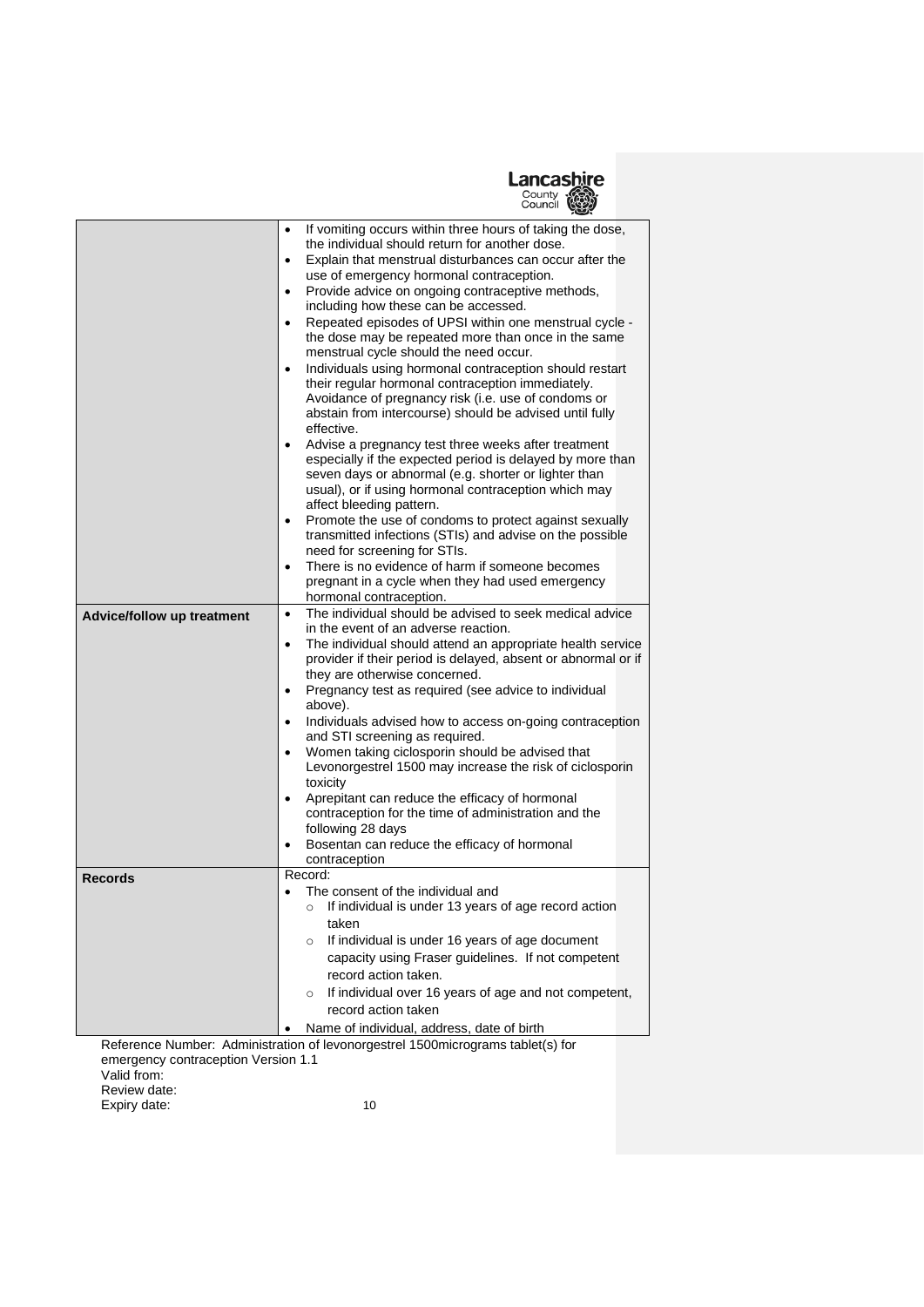

| xwx                                                                                                                                                                                                                                                                                                                                                                                                                                                                                                                                                                                                                                                                                                                                                                                                                                                       |
|-----------------------------------------------------------------------------------------------------------------------------------------------------------------------------------------------------------------------------------------------------------------------------------------------------------------------------------------------------------------------------------------------------------------------------------------------------------------------------------------------------------------------------------------------------------------------------------------------------------------------------------------------------------------------------------------------------------------------------------------------------------------------------------------------------------------------------------------------------------|
| GP contact details where appropriate<br>Relevant past and present medical history, including<br>medication history. Examination finding where relevant<br>e.g. weight<br>Any known drug allergies<br>Name of registered health professional operating under<br>the PGD<br>Name of medication supplied<br>Date of supply<br>Dose supplied<br>$\bullet$<br>Quantity supplied<br><b>Batch Number</b><br><b>Expiry Date</b><br>Advice given, including advice given if excluded or<br>declines treatment<br>Details of any adverse drug reactions and actions taken<br>Advice given about the medication including side effects,<br>benefits, and when and what to do if any concerns<br>Any referral arrangements made<br>Any supply outside the terms of the product marketing<br>authorisation<br>Recorded that supplied via Patient Group Direction (PGD) |
| Records should be signed and dated (or a password<br>controlled e-records) and securely kept for a defined period in<br>line with local policy.<br>All records should be clear, legible and contemporaneous.<br>A record of all individuals receiving treatment under this PGD<br>should also be kept for audit purposes in accordance with                                                                                                                                                                                                                                                                                                                                                                                                                                                                                                               |

# **4. Key references**

| Key references (accessed<br>December 2019) | Electronic Medicines Compendium http://www.medicines.org.uk/<br>٠<br>Electronic BNF https://bnf.nice.org.uk/<br>٠             |
|--------------------------------------------|-------------------------------------------------------------------------------------------------------------------------------|
|                                            | NICE Medicines practice quideline "Patient Group Directions"<br>https://www.nice.org.uk/guidance/mpg2                         |
|                                            | Faculty of Sexual and Reproductive Health Clinical Guidance:<br>٠<br>Emergency Contraception - December 2017 Updated December |
|                                            | 2018 https://www.fsrh.org/standards-and-guidance/current-<br>clinical-quidance/emergency-contraception/                       |
|                                            | Faculty of Sexual and Reproductive Health Drug Interactions with<br>Hormonal Contraception - November 2017                    |
|                                            | https://www.fsrh.org/standards-and-guidance/current-clinical-<br>quidance/drug-interactions/                                  |
|                                            | Royal Pharmaceutical Society Safe and Secure Handling of<br>Medicines December 2018                                           |
|                                            | https://www.rpharms.com/recognition/setting-professional-<br>standards/safe-and-secure-handling-of-medicines                  |

| Reference Number: Administration of levonorgestrel 1500 micrograms tablet(s) for |    |
|----------------------------------------------------------------------------------|----|
| emergency contraception Version 1.1                                              |    |
| Valid from:                                                                      |    |
| Review date:                                                                     |    |
| Expiry date:                                                                     | 11 |
|                                                                                  |    |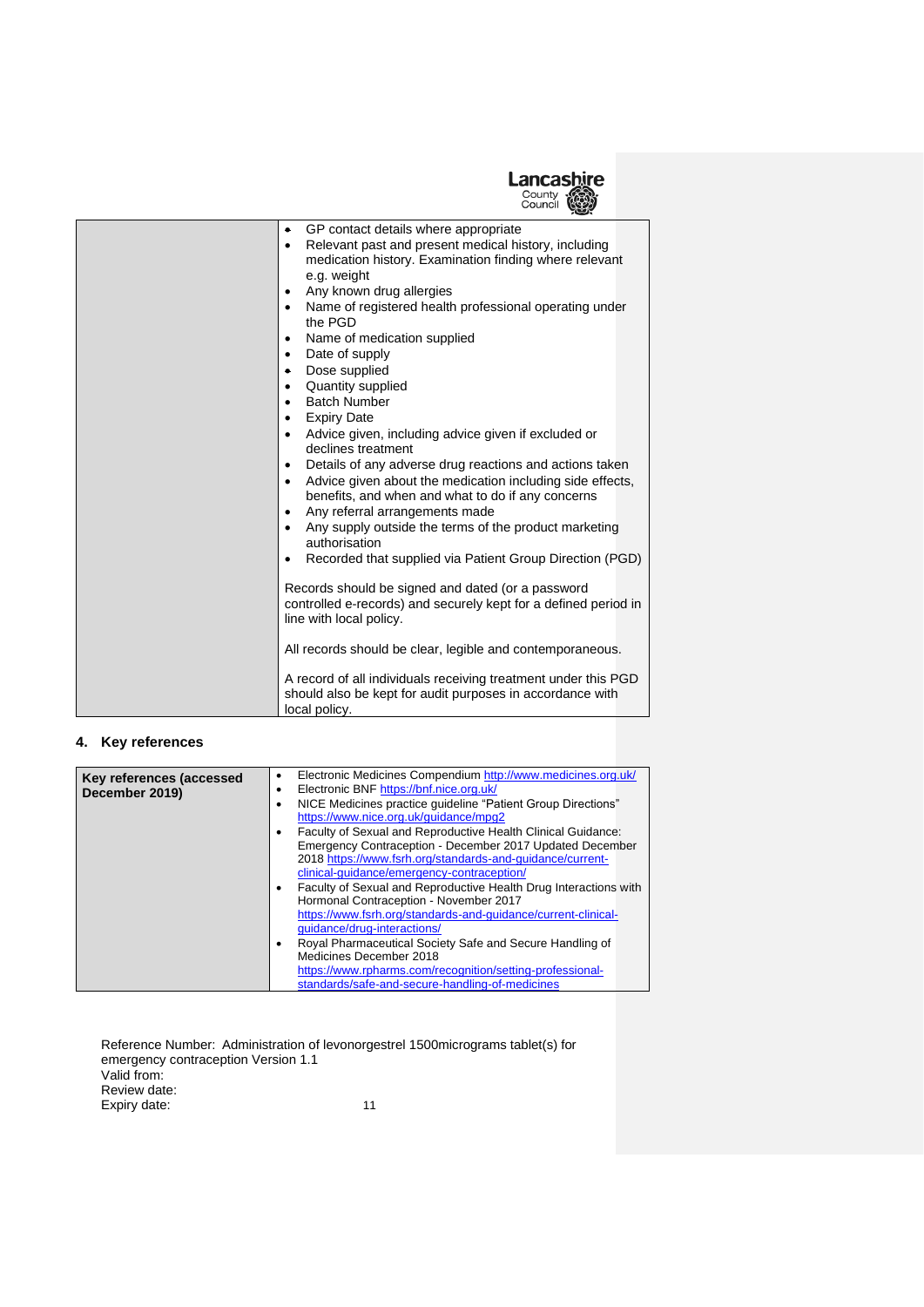

#### **Appendix A - Registered health professional authorisation sheet**

#### **PGD Name/Version**

Г

Supply and/or administration of levonorgestrel 1500micrograms tablet(s) for emergency contraception Version 1.1

**Valid from:** 1

**Expiry: 30th April 2024** 

Before signing this PGD, check that the document has had the necessary authorisations. Without these, this PGD is not lawfully valid.

#### **Registered health professional**

By signing this patient group direction you are indicating that you agree to its contents and that you will work within it.

Patient group directions do not remove inherent professional obligations or accountability.

It is the responsibility of each professional to practise only within the bounds of their own competence and professional code of conduct.

| I confirm that I have read and understood the content of this Patient Group<br>Direction and that I am willing and competent to work to it within my professional<br>code of conduct. |                    |                  |      |
|---------------------------------------------------------------------------------------------------------------------------------------------------------------------------------------|--------------------|------------------|------|
| <b>Name</b>                                                                                                                                                                           | <b>Designation</b> | <b>Signature</b> | Date |
|                                                                                                                                                                                       |                    |                  |      |

#### **Authorising manager**

**I confirm that the registered health professionals named above have declared themselves suitably trained and competent to work under this PGD. I give authorisation on behalf of Blackpool Teaching Hospitals NHS Foundation Trust for the above named health care professionals who have signed the PGD to work under it.**

| <b>Name</b> | <b>Designation</b> | <b>Signature</b> | <b>Date</b> |
|-------------|--------------------|------------------|-------------|
|             |                    |                  |             |

Reference Number: Administration of levonorgestrel 1500micrograms tablet(s) for emergency contraception Version 1.1 Valid from: Review date: Expiry date: 12

**Commented [SC(THNFT1]:** These dates will need changing as well as footer if start date is JUne